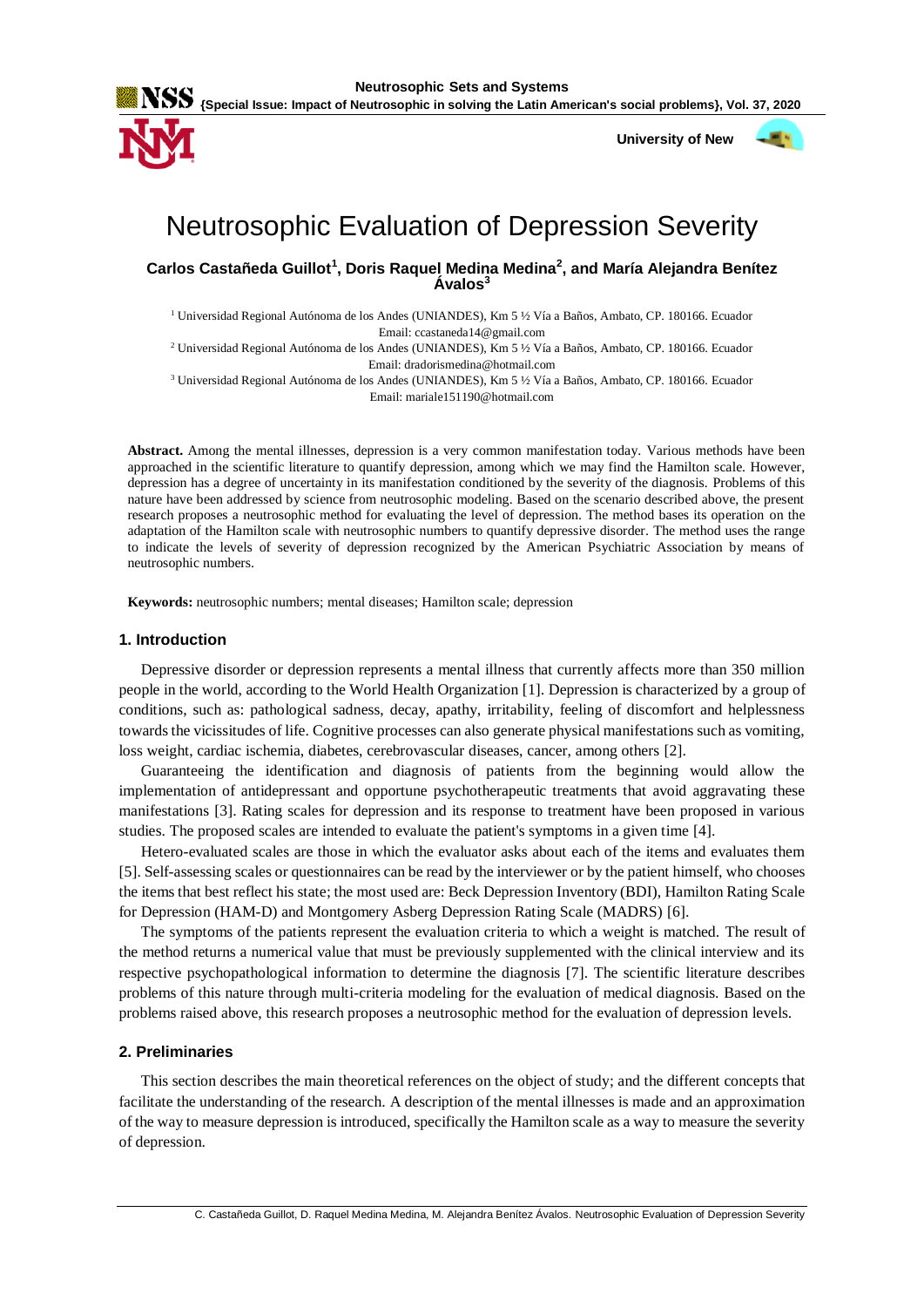#### **2.1. Mental disorders**

Depression is a very common mental illness today. It means knocked down or beaten down; formerly it was called melancholy. Depressive disorder or depression is defined as the grouping of affective, cognitive, volitional and somatic symptoms that entails a great psychological and physical affectation to the person who suffers from it [\[8\]](#page-6-7).

Depression is often associated with anxiety, with organic brain diseases or with systemic organic diseases [\[9\]](#page-7-0). It is also associated with the abuse of alcohol and illegal substances, with alterations in eating behavior and alterations of the personality; also depressive disorder has a direct relationship with chronic physical diseases, which can increase depression and this, in turn, adversely affects the course of the physical disease [\[10\]](#page-7-1). People who suffer from depression present signs and symptoms together that affect both the mood, the behavior and the organic part.

#### **2.2. Hamilton scale**

The Hamilton rating scale for the evaluation of depression is a hetero-applied scale, designed to be used in patients previously diagnosed with depression. The scale is applied in order to quantitatively assess the severity of the symptoms and assess the changes in the depressed patient [\[11\]](#page-7-2). It is valued according to the information obtained in the clinical interview and accepts complementary information from other secondary sources [\[12\]](#page-7-3). Different evaluations have made it possible to verify the discriminant validity, reliability and sensitivity to change, both in hospitalized and outpatient populations. [\[13\]](#page-7-4).

It is a scale to assess the intensity or severity of depressive disorder both in clinical practice and in research. It is used to monitor how symptoms progress in patients. The assessment of the various symptoms corresponds to the moment in which it is applied, with the exception of some items that strictly refer to the previous two days, such as the items about sleep.

### **2. Materials and Methods**

This section describes the structure and operation of the method for evaluating depression. The method models the uncertainty by using neutrosophic numbers to represent it. The inference process is managed from the use of operators for the aggregation of information [\[14,](#page-7-5) [15\]](#page-7-6).

The method proposal is structured to ensure the management of the workflow for the evaluation of depression. It uses a multi-expert multi-criteria approach based on defined qualitative indicators to assess this condition. The indicators represent the basis of inference for the evaluation of depression.

It has an aggregation and processing stage that processes the information for the evaluation of depression. The end result of the method is the evaluation of depression.



Figure 1 shows a representation of the structure and operation of the proposed method.

Figure 1: General operation of the proposed method.

The method for the evaluation of depression is made up of three basic activities (determination of the criteria to quantify depression, definition of the weights associated with the depression criteria, aggregation and information processing). The main activities are described below: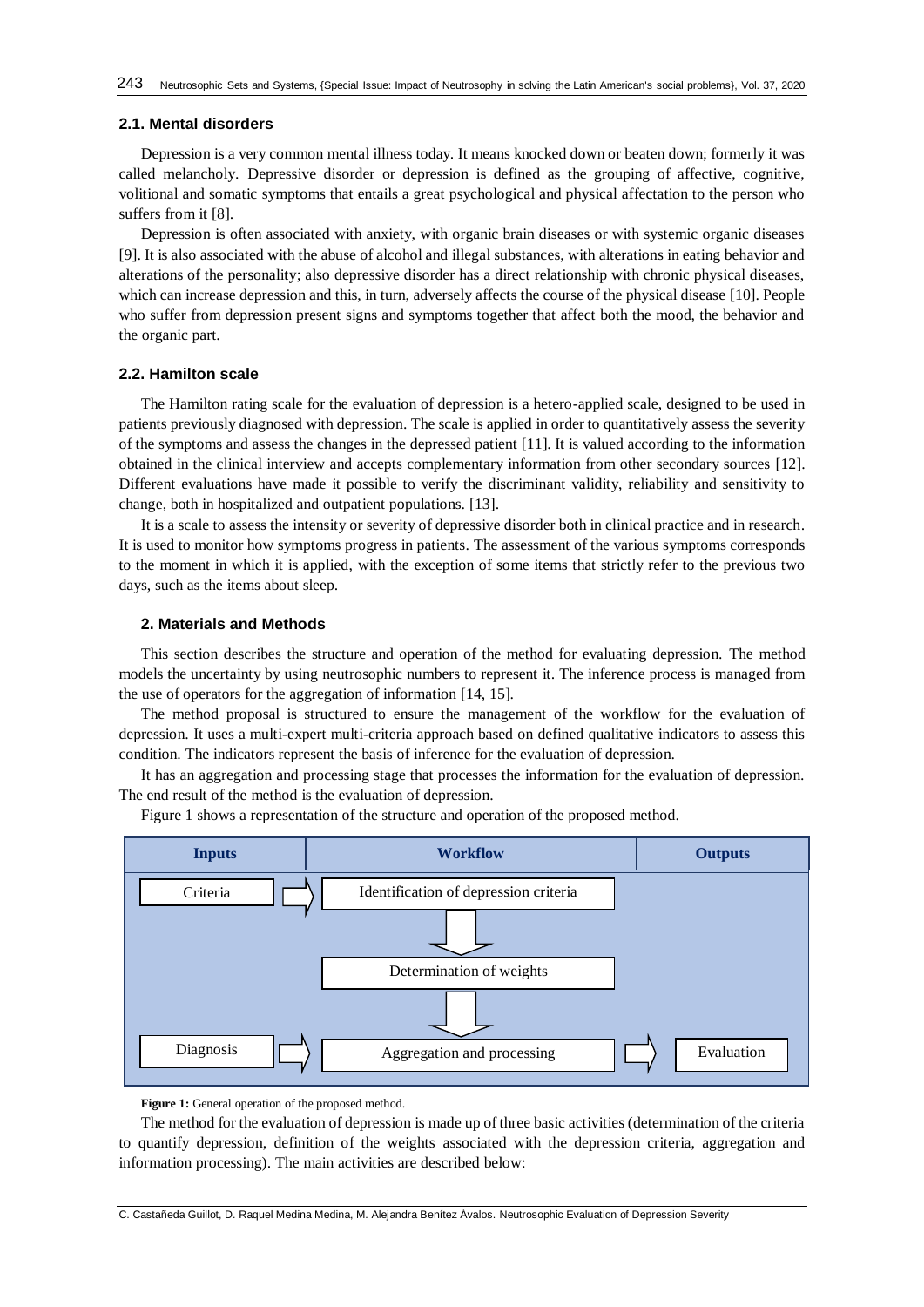*Activity 1 identification of depression criteria:*

In the activity of identifying the criteria to quantify depression, a multi-criteria approach is used; bases its operation by using the criteria of the Hamilton scale that quantify depression [\[12\]](#page-7-3).

*Activity 2 determination of the weights associated with the depression criteria:*

Based on the criteria obtained from the previous activity, they are evaluated to determine the weight vectors associated with each criterion. The activity of determining the weights associated with the depression criteria is carried out through a multi-expert approach, for which the use of 7 to 13 experts who intervene in the process is proposed.

*Activity 3 aggregation and processing of information:* The activity of aggregation and processing of information represents the fundamental nucleus of the inference of the method. The activity represents the pathway used in the decision support process. The activity starts from the information obtained in the previous activities. It consists of the transformation of a data set into a single element using aggregation operators [\[16-](#page-7-7) [18\]](#page-7-7).

**Definition 1: T-norm operator**. An operator  $T: [0,1] \times [0,1] \rightarrow [0,1]$  is a T-norm operator if it meets the following properties:

1. Commutative 
$$
T(x, y) = T(y, x)
$$
. (1)

2. Associative  $T(x, T(y, z) = T(T(x, y), Z)$ . (2)

3. Increasing monotone  $T(x, y) > T(x, y)$  si  $x \ge x' \cap y \ge y'$ . (3)

4. Neutral element  $T(x, 1) = x$ . (4)

The activity is based on the aggregation process using the Ordered Weighted Average (OWA) information aggregation operator. The operator allows the aggregation of information according to predefined parameters, obtaining a representative value. A decision maker can aggregate the information based on the desired degree of optimism or pessimism [\[15,](#page-7-6) [19,](#page-7-8) [20\]](#page-7-9).

**Definition 2:** OWA operator. A function  $F: R^n \to \mathbb{R}$ , is an OWA operator of dimension n if it has an associated vector W of dimension n such that its components satisfy [\[21\]](#page-7-10):<br>1) W.  $\in$  [0.1].

$$
1) W_j \in [0,1], \tag{5}
$$

2) 
$$
\sum_{j=1}^{n} W_j = 1
$$
, and (6)

3) 
$$
F(a_1, a_2, \ldots, a_n) = \sum_{j=1}^n W_j b_j
$$
 (7)

Where  $b_j$  is the j-th largest of the  $a_j$ .

The aggregation operator can be expressed using a vector notation as represented in equation 8:

$$
F(a_1, a_2 \dots a_n) = W^t B \tag{8}
$$

Where:

W: is the OWA weight vector associated with the aggregation.

B: is the ordered aggregate vector, where the j-th largest component of B is  $b_j$  this being the j-th largest of the  $a_i$ .

Neutrosophic numbers can be expressed in neutrosophic logic as shown in [\[14,](#page-7-5) [22,](#page-7-11) [23\]](#page-7-12): Given

$$
N = \{ (T, I, F) : T, I, F \subseteq [0, 1] \},
$$
\n(9)

A neutrosophic value is a mapping of a group of formulas proportional to  $N$ , from each p sentence we have [\[24-26\]](#page-7-13):

$$
v(p) = (T, I, F) \tag{10}
$$

Where:

T: represents the dimension of the space that represents the truth,

I: represents falsehood,

F: represents indeterminacy.

Mathematically, a Neutrosophic OWA operator can be defined as a 2-tuple (W,B) as represented by equation 11.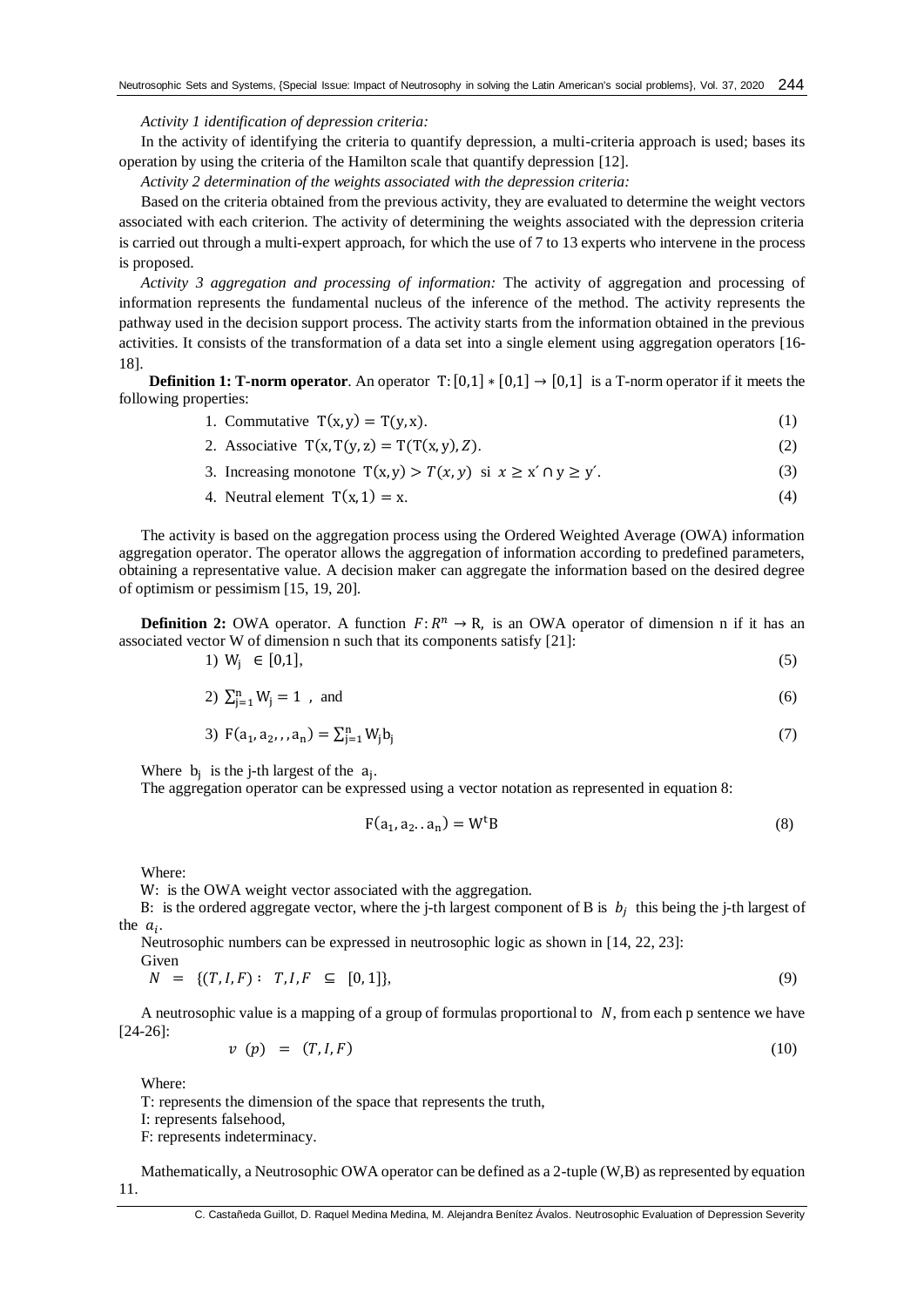$$
F(a_1, a_2... a_n) = W_{(T,I,F)}^{t} B_{(T,I,F)}
$$
\n(11)

Where:

W: is the OWA weight vector associated with the aggregation that has a space of truth, falsehood and indeterminacy (T,I, F).

B: is the ordered aggregate vector, where the j-th largest component of B is  $b_j$  this being the j-th largest of the  $a_i$ , which has a space of truth, falsehood and indeterminacy  $(T, I, F)$ .

The proposed method performs the aggregation process using the OWA operator for neutrosophic numbers.

# **3. Results**

This section describes the implementation of the proposed method through a case study. The study is carried out on a patient who was hospitalized in the Internal Medicine area of the Latacunga General Hospital in Ecuador. The example presents the fundamental elements for the analysis of the proposal.

The main elements of the implemented method are described below:

*Activity 1 identification of depression criteria.*

During the process of obtaining information for the definition of the depression criteria, the result was 15 criteria that make up the Hamilton scale. Table 1 shows the criteria obtained.

| Criteria       | <b>Depression</b>                 |
|----------------|-----------------------------------|
| $C_1$          | Depressed mood                    |
| C <sub>2</sub> | Feeling guilty                    |
| $C_3$          | Idea of suicide                   |
| $C_4$          | Early insomnia                    |
| C <sub>5</sub> | Medium insomnia                   |
| $C_6$          | Problems at work and activities   |
| C <sub>7</sub> | Inhibition                        |
| C <sub>8</sub> | Agitation                         |
| C <sub>9</sub> | Psychic Anxiety                   |
| $C_{10}$       | Somatic anxiety                   |
| $C_{11}$       | Somatic Gastrointestinal Symptoms |
| $C_{12}$       | General somatic symptoms          |
| $C_{13}$       | Genital symptoms                  |
| $C_{14}$       | Hypochondria                      |
| $C_{15}$       | Weight loss                       |

**Table 1:** Criteria for depression.

*Activity 2 determination of the weights associated with the depression criteria.*

To determine the weight associated with the depression criteria, 9 experts were used who participated in the process. Each criterion has a set of indicators that represent the way to assess the criteria. The indicators have been modeled using neutrosophic numbers. As a final result, the weight vectors associated with each criterion were obtained. Table 2 shows the results of the indicators that correspond to each criterion in a neutrosophic domain.

| <b>Criteria</b> | <b>Indicators</b>                                                                                    | <b>Neutrosophic scale</b> |
|-----------------|------------------------------------------------------------------------------------------------------|---------------------------|
| C <sub>1</sub>  | Absent                                                                                               | [0,1,1]                   |
|                 | These sensations are indicated only when interrogate                                                 | [0.10, 0.90, 0.90]        |
|                 | These sensations are reported orally and spontaneously                                               | [0.20, 0.85, 0.80]        |
|                 | Sensations not communicated verbally, but by facial expression, posture,<br>voice or tendency to cry | [0.30, 0.75, 0.70]        |
|                 | The patient manifests these sensations in his verbal and non-verbal<br>communication spontaneously   | [0.40, 0.65, 0.60]        |
| C2              | Absent                                                                                               | [0,1,1]                   |
|                 | Blames himself, thinks he has let people down                                                        | [0.10, 0.90, 0.90]        |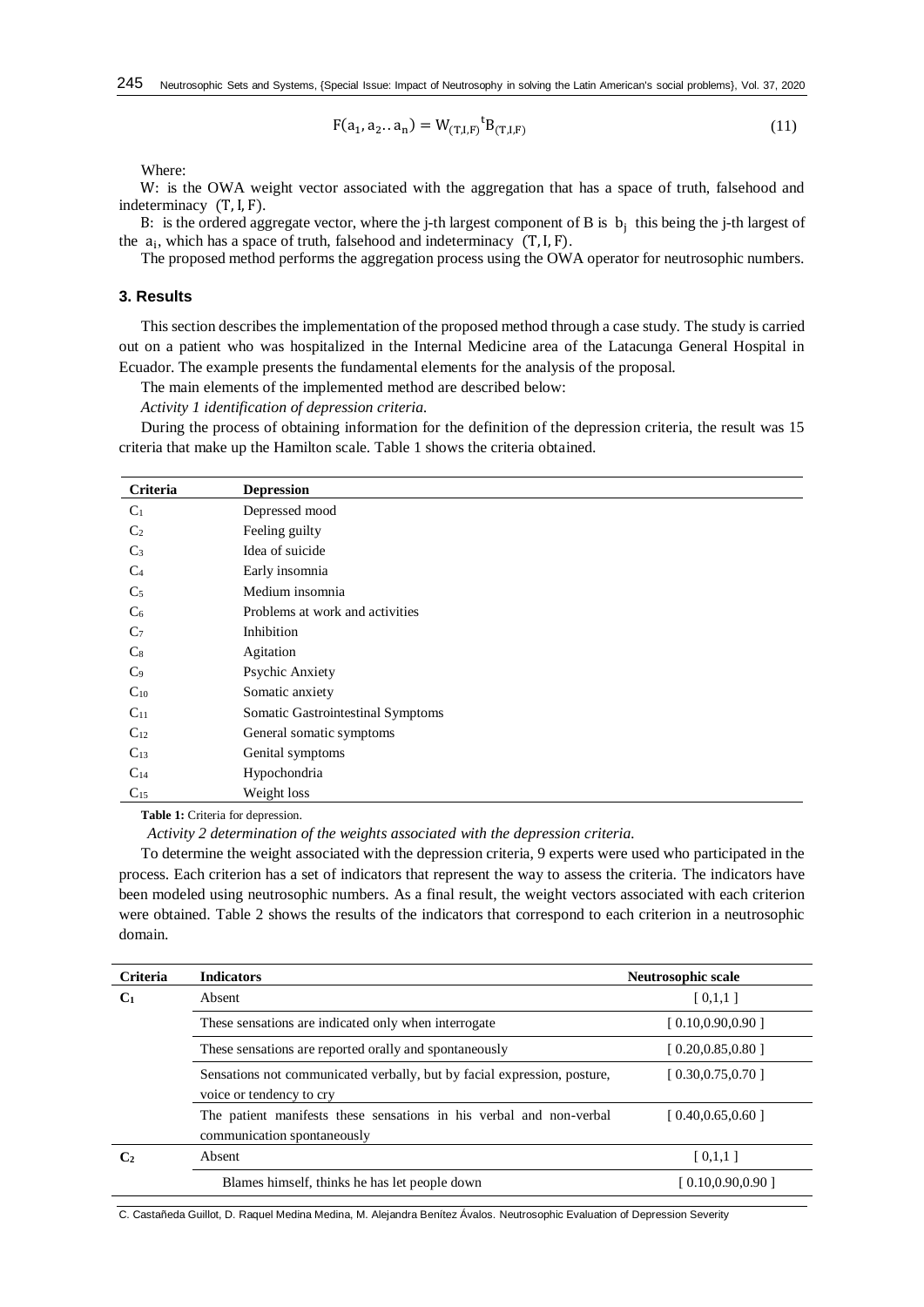| Criteria       | <b>Indicators</b>                                                                             | Neutrosophic scale |
|----------------|-----------------------------------------------------------------------------------------------|--------------------|
|                | Ideas of guilt, or meditation on past mistakes or bad actions                                 | [0.20, 0.85, 0.80] |
|                | The current illness is a punishment. Delusions of guilt                                       | [0.30, 0.75, 0.70] |
|                | Hears accusing or denouncing voices and / or experiences threatening<br>visual hallucinations | [0.40, 0.65, 0.60] |
| C <sub>3</sub> | Absent                                                                                        | [0,1,1]            |
|                | It seems to her that life is not worth living.                                                | [0.10, 0.90, 0.90] |
|                | Wish you were dead or have thoughts about dying                                               | [0.20, 0.85, 0.80] |
|                | Ideas or threats of suicide                                                                   | [0.30, 0.75, 0.70] |
|                | Suicide attempts                                                                              | [0.40, 0.65, 0.60] |
| C <sub>4</sub> | Absent                                                                                        | [0,1,1]            |
|                | occasional difficulty falling asleep, for example more than half an hour                      | [0.10, 0.90, 0.90] |
|                | difficulty falling asleep every night                                                         | [0.20, 0.85, 0.80] |
| C <sub>5</sub> | Absent                                                                                        | [0,1,1]            |
|                | The patient complains of being restless at night                                              | [0.10, 0.90, 0.90] |
|                | You are awake at night; any occasion of getting out of bed is scored as 2,                    | [0.20, 0.85, 0.80] |
|                | unless justified (urinating, taking or giving medication)                                     |                    |
| C <sub>6</sub> | Absent                                                                                        | [0,1,1]            |
|                | Wakes up in the early hours of the morning but falls asleep again                             | [0.10, 0.90, 0.90] |
|                | You can't go back to sleep if you get out of bed                                              | [0.20, 0.85, 0.80] |
| C <sub>7</sub> | Absent                                                                                        | [0,1,1]            |
|                | Ideas and feelings of incapacity. Fatigue or weakness related to your job,                    | [0.10, 0.90, 0.90] |
|                | activity, or hobbies                                                                          |                    |
|                | Loss of interest in their activity, hobbies or work, manifested directly by                   | [0.20, 0.85, 0.80] |
|                | the patient or indirectly by inattention, indecision and hesitation                           |                    |
|                | Decrease in time dedicated to activities or decrease in productivity                          | [0.30, 0.75, 0.70] |
|                | Stopped working for the present illness                                                       | [0.40, 0.65, 0.60] |
| C <sub>8</sub> | Normal word and thought                                                                       | [0,1,1]            |
|                | Slight delay in dialogue                                                                      | [0.10, 0.90, 0.90] |
|                | Obvious delay in dialogue                                                                     | [0.20, 0.85, 0.80] |
|                | Difficult dialogue                                                                            | [0.30, 0.75, 0.70] |
|                | Absolute clumsiness                                                                           | [0.40, 0.65, 0.60] |
| C <sub>9</sub> | None                                                                                          | [0,1,1]            |
|                | He "plays" with his, hands, hair, etc.                                                        | [0.10, 0.90, 0.90] |
|                | He wrings his hands, bites his nails, his lips, he pulls his hair.                            | [0.20, 0.85, 0.80] |
| $C_{10}$       | No difficulty                                                                                 | [0,1,1]            |
|                | Subjective tension and irritability                                                           | [0.10, 0.90, 0.90] |
|                | Worry about little things                                                                     | [0.20, 0.85, 0.80] |
|                | Apparent apprehensive attitude in expression or speech                                        | [0.30, 0.75, 0.70] |
|                | Terrors expressed without asking                                                              | [0.40, 0.65, 0.60] |
| $C_{11}$       | Absent                                                                                        | [0,1,1]            |
|                | Light                                                                                         | [0.10, 0.90, 0.90] |
|                | Moderate                                                                                      | [0.20, 0.85, 0.80] |
|                | Serious                                                                                       | [0.30, 0.75, 0.70] |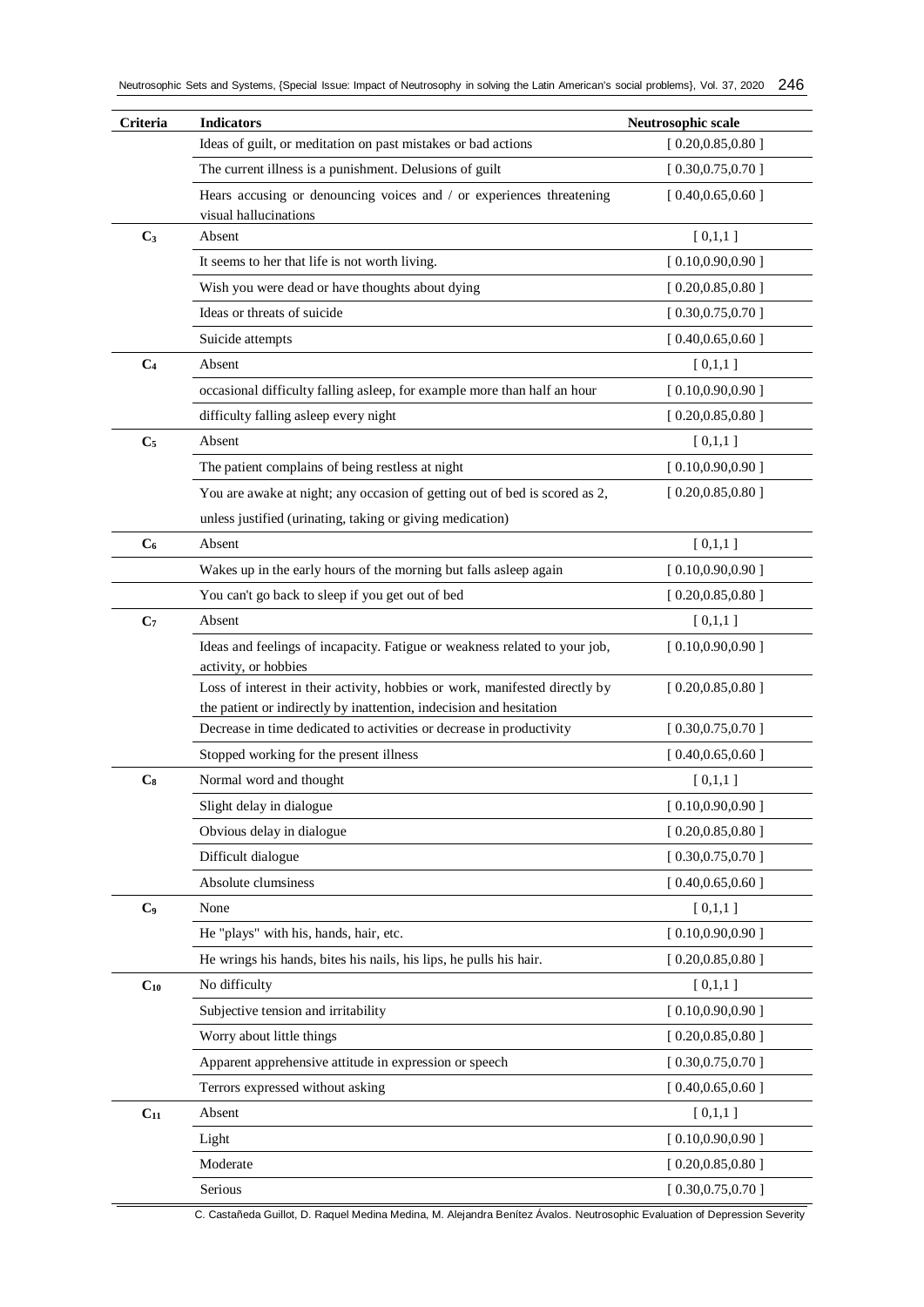| Criteria | <b>Indicators</b>                                                                                                                  | Neutrosophic scale |
|----------|------------------------------------------------------------------------------------------------------------------------------------|--------------------|
|          | Unable                                                                                                                             | [0.40, 0.65, 0.60] |
| $C_{12}$ | None                                                                                                                               | [0,1,1]            |
|          | Loss of appetite, but eats without being stimulated. Feeling of heaviness<br>in the abdomen                                        | [0.10, 0.90, 0.90] |
|          | Difficulty eating if you don't insist. Request or need laxatives or intestinal<br>medication or for your gastrointestinal symptoms | [0.20, 0.85, 0.80] |
| $C_{13}$ | None                                                                                                                               | [0,1,1]            |
|          | Heaviness in the extremities, back or head. Back pain, headache, myalgia.<br>Fatigue and loss of energy                            | [0.10, 0.90, 0.90] |
|          | Any of the above symptoms is scored as 2 if it is very well defined                                                                | [0.20, 0.85, 0.80] |
| $C_{14}$ | Absent                                                                                                                             | [0,1,1]            |
|          | Weak                                                                                                                               | [0.10, 0.90, 0.90] |
|          | Serious                                                                                                                            | [0.20, 0.85, 0.80] |
|          | Unable                                                                                                                             | [0.30, 0.75, 0.70] |
| $C_{15}$ | None                                                                                                                               | [0,1,1]            |
|          | Self-conscious (bodily)                                                                                                            | [0.10, 0.90, 0.90] |
|          | Concerned about your health                                                                                                        | [0.20, 0.85, 0.80] |
|          | He constantly regrets. Ask for help.                                                                                               | [0.30, 0.75, 0.70] |
|          | Hypochondriacal delusions                                                                                                          | [0.40, 0.65, 0.60] |

**Table 2:** Neutrosophic scale of the criteria and their measurement indicators.

From the work with the group of experts that intervened in the process, the weight vectors associated with each depression criterion were obtained. Table 3 shows the result of the weight vectors associated with the criteria.

| Criteria          | w                    |
|-------------------|----------------------|
| Cı                | [0.1620, 0.85, 0.80] |
| C2                | [0.2014,0.85,0.80]   |
| Cз                | [0.1520,0.85,0.80]   |
| Cа                | [0.1620, 0.85, 0.80] |
| C,                | [0.3110, 0.83, 0.80] |
| C6                | [0.1716,0.83,0.80]   |
| C7                | [0.1801,0.82,0.80]   |
| Сs                | [0.1534,0.85,0.80]   |
| C9                | [0.1718,0.83,0.80]   |
| $\mathbf{C}_{10}$ | [0.1820,0.82,0.80]   |
| $\rm C_{11}$      | [0.1012,0.90,0.80]   |
| $C_{12}$          | [0.1110, 0.98, 0.80] |
| $C_{13}$          | [0.1522, 0.85, 0.80] |
| $\rm C_{14}$      | [0.1910,0.81,0.80]   |
| $\mathrm{C}_{15}$ | [0.1830,0.86,0.80]   |

**Table 3:** Neutrosophic vectors of weights associated with the evaluative criteria.

*Activity 3 aggregation and processing of information.*

From the data set obtained in the previous activities, the information is processed. The aggregation process is carried out from the set of neutrosophic vectors of associated weights of the depression criteria and the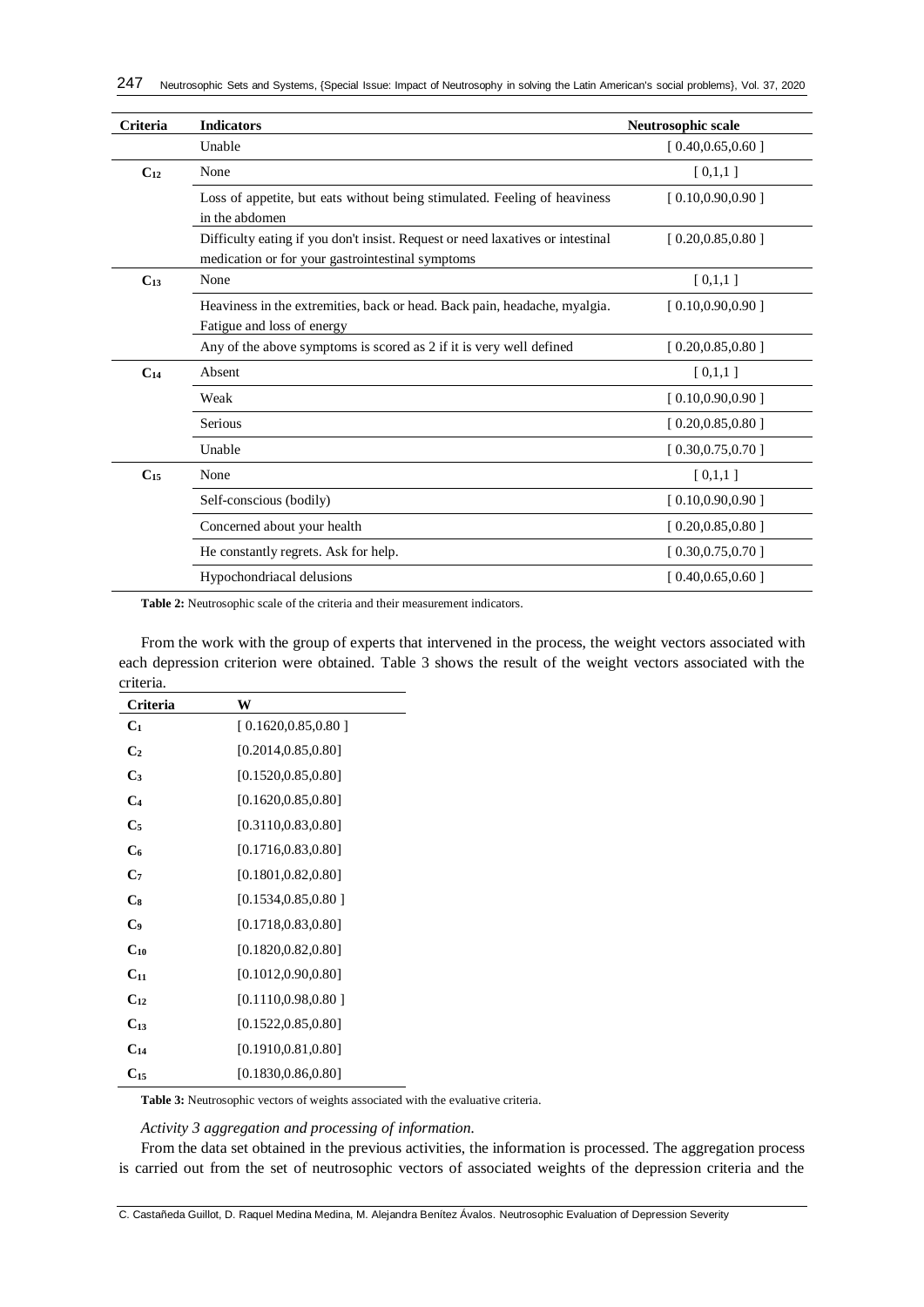| Criteria       | Weights              | <b>Diagnosis</b>   | <b>Aggregation</b>   |
|----------------|----------------------|--------------------|----------------------|
| $C_1$          | [0.1620, 0.85, 0.80] | [1,0,0]            | [0.0626, 0.85, 0.90] |
| C <sub>2</sub> | [0.2014, 0.85, 0.80] | [0.70, 0.25, 0.30] | [0,0545,0.85,0.90]   |
| $C_3$          | [0.1520, 0.85, 0.80] | [0.9, 0.1, 0.1]    | [0,0528,0.85,0.90]   |
| $C_4$          | [0.1620, 0.85, 0.80] | [1,0,0]            | [0,0626,0.85,0.90]   |
| C <sub>5</sub> | [0.3110, 0.83, 0.80] | [0.30, 0.75, 0.70] | [0,0360,0.85,0.90]   |
| $C_6$          | [0.1716, 0.83, 0.80] | [0,1,1]            | [0,1,1]              |
| C <sub>7</sub> | [0.1801, 0.82, 0.80] | [0.9, 0.1, 0.1]    | [0,0629,0.85,0.90]   |
| C <sub>8</sub> | [0.1534, 0.85, 0.80] | [0.70, 0.25, 0.30] | [0,0415,0.85,0.90]   |
| C <sub>9</sub> | [0.1718, 0.83, 0.80] | [1,0,0]            | [0,0664,0.85,0.90]   |
| $C_{10}$       | [0.1820, 0.82, 0.80] | [0.30, 0.75, 0.70] | [0,0211,0.85,0.90]   |
| $C_{11}$       | [0.1012, 0.90, 0.80] | [0,1,1]            | [0,1,1]              |
| $C_{12}$       | [0.1110, 0.98, 0.80] | [0.9, 0.1, 0.1]    | [0,0386,0.85,0.90]   |
| $C_{13}$       | [0.1522, 0.85, 0.80] | [1,0,0]            | [0,0587,0.85,0.90]   |
| $C_{14}$       | [0.1910, 0.81, 0.80] | [0.30, 0.75, 0.70] | [0,0221,0.85,0.90]   |
| $C_{15}$       | [0.1830, 0.86, 0.80] | [1,0,0]            | [0,0707,0.85,0.90]   |
| Evaluation     |                      |                    | [0,6510,0.35,0.40]   |

preferences obtained from the diagnosis that represents an input parameter using equation 11. Table 4 presents the result of the values obtained during the aggregation process.

**Table 4:** Result of the aggregation process.

From the result of the aggregation process, the evaluation referred to the proposed case study is obtained. An evaluation of the level of depression of a  $[0, 6510, 0.35, 0.80]$  was obtained. To conclude the evaluation process, the result is interpreted according to the Hamilton scale as: Severe depression.

## **Conclusions**

This investigation proposed a neutrosophic method for the evaluation of depression. It based its operation using the Hamilton scale with neutrosophic numbers to quantify depressive disorder from the modeling of uncertainty. The method used the range to indicate the levels of severity of depression recommended by the American Psychiatric Association through neutrosophic numbers.

The proposed method was implemented for a case study on a patient who was hospitalized in the Internal Medicine area of the Latacunga General Hospital in Ecuador. With the case study the applicability of the method could be verified. The evaluation obtained allows classifying the degree of depression in patients, fulfilling the objective proposed for the present investigation.

## **References**

- <span id="page-6-0"></span>1. N. Mori, and J. Caballero, "Historia natural de la depresión," *Revista peruana de epidemiología,* vol. 14, no. 2, pp. 1-5, 2010.
- <span id="page-6-1"></span>2. K. M. Arrieta Vergara, S. Díaz Cárdenas, and F. González Martínez, "Síntomas de depresión y ansiedad en jóvenes universitarios: prevalencia y factores relacionados," *Revista Clínica de Medicina de Familia,* vol. 7, no. 1, pp. 14-22, 2014.
- <span id="page-6-2"></span>3. F. M. González Llaneza, and M. Martín Carbonell, "Instrumentos de evaluación psicológica," *La Habana: Editorial Ciencias Médicas,* vol. 248, no. 247, pp. 234, 2007.
- <span id="page-6-3"></span>4. A. F. Fiallos Bonilla, "Prevalencia de depresión en pacientes hospitalizados en el hospital general de Latacunga," 2019.
- <span id="page-6-4"></span>5. Y. J. Llorente Pérez, B. A. Macea Tejada, and J. L. Herrera Herrera, "Depresión en pacientes diagnosticados con cáncer en una institución de IV nivel en Montería, Colombia," *Enfermería Global,* vol. 18, no. 56, pp. 230-253, 2019.
- <span id="page-6-5"></span>6. H. C. Hernández, P. L. Coronel, J. C. Aguilar, and E. C. Rodríguez, "Neurobiología de la depresión mayor y de su tratamiento farmacológico," *Salud mental,* vol. 39, no. 1, pp. 47-58, 2016.
- <span id="page-6-6"></span>7. C. Sogi, A. Perales, and D. Warthon, "CLASIFICACION INTERNACIONAL DE ENFERMEDADES, DECIMA REVISION (CIE-10) CAPITULO V: ESTUDlO DE CAMPO (LIMA, PERU)." pp. 51-58.
- <span id="page-6-7"></span>8. M. M. Cepeda, "Ruta crítica del sujeto con padecimiento mental en el segundo nivel de atención en salud y las implicancias de la actual coyuntura," *Margen: revista de trabajo social y ciencias sociales*, no. 92, pp. 5, 2019.